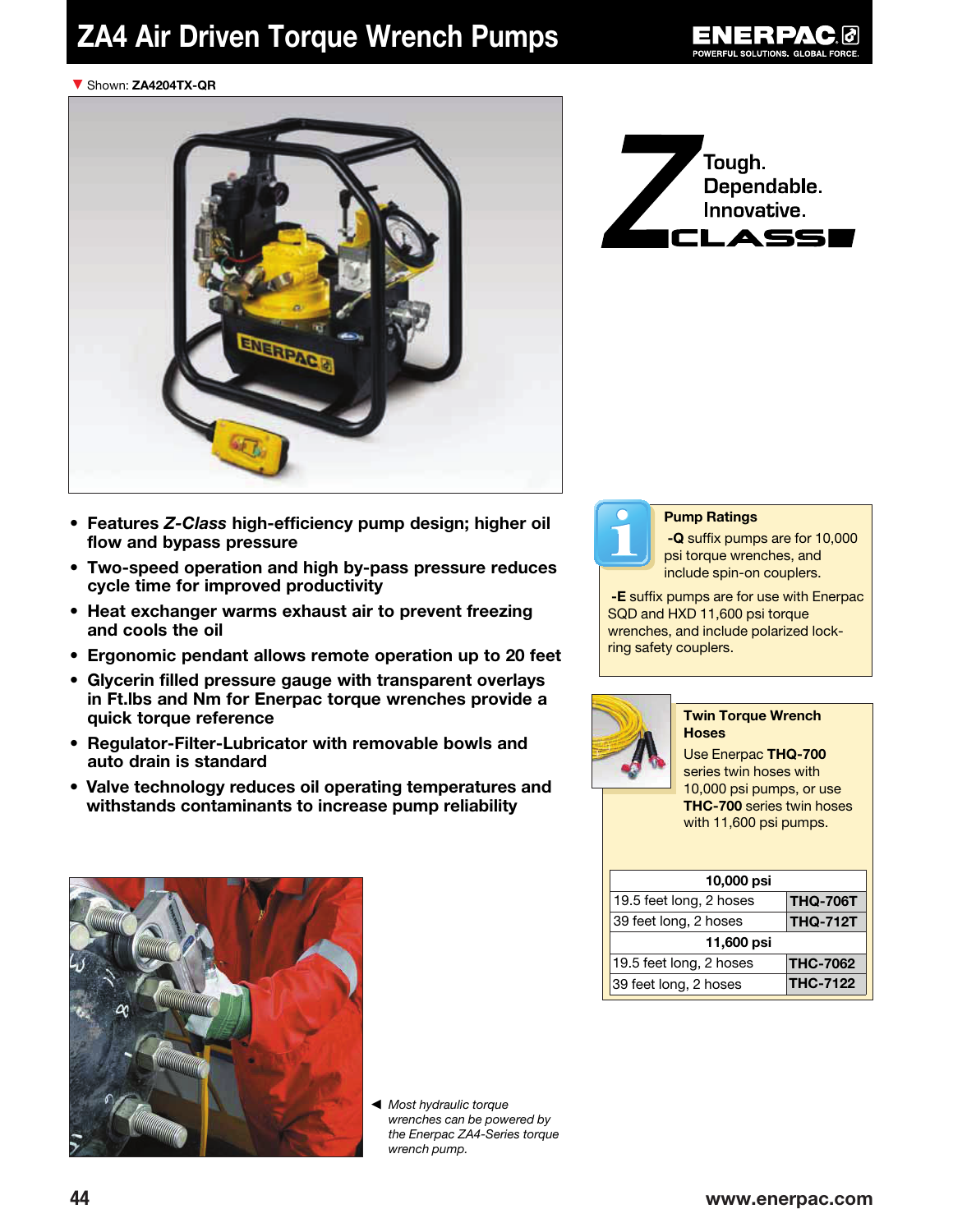# ZA4 Specifications



### ZA4-Series Pump **Applications**

The ZA4-Series pump is best suited to power medium to large size torque wrenches.

Patent-pending Z-Class technology provides high by-pass pressures for increased productivity. Its high

power-to-weight ratio and compact design make it ideal for applications which require easy transport of the pump.

For further application assistance contact your local Enerpac office.

# ZA4 Series

### Reservoir Capacity: 1 and 1.75 gal.

Flow at 10,000 psi: 60 in3 /min.

Maximum Operating Pressure: 10,000 and 11,600 psi



### ▼ COMMON PUMP MODELS Page:

| <b>For Use With</b><br><b>Torque Wrenches</b>           |                          | <b>Maximum</b><br><b>Operating</b><br><b>Pressure</b><br>(psi) | <b>Model</b><br>Number 1) | <b>Usable</b><br>Oil<br><b>Capacity</b><br>(gal) | Weight<br>with<br>Oil<br>(lbs) |
|---------------------------------------------------------|--------------------------|----------------------------------------------------------------|---------------------------|--------------------------------------------------|--------------------------------|
| S11000<br>S <sub>1500</sub><br>S25000<br>S3000<br>S6000 | W2000   W15000           | 10,000                                                         | <b>ZA4204TX-Q</b>         | 1.0                                              | 94                             |
|                                                         | W4000 W22000             | 10,000                                                         | ZA4208TX-Q                | 1.75                                             | 100                            |
|                                                         | W8000 W35000             | 10,000                                                         | <b>ZA4204TX-QR</b>        | 1.0                                              | 101                            |
| $SOD-75-I$                                              | $HXD-30$                 | 11,600                                                         | <b>ZA4204TX-E</b>         | 1.0                                              | 94                             |
| SOD-100-I<br>SQD-160-I                                  | HXD-60<br><b>HXD-120</b> | 11,600                                                         | <b>ZA4208TX-E</b>         | 1.75                                             | 100                            |
| SOD-270-I                                               | <b>HXD-240</b>           | 11.600                                                         | <b>ZA4204TX-ER</b>        | 1.0                                              | 101                            |

<sup>1)</sup> All models meet CE safety requirements and all TÜV requirements.

### ATEX Certified

The ZA-series pumps are tested and certified according to the Equipment Directive 94 / 9 / EC "ATEX Directive". The explosion protection is for equipment group II, equipment category 2 (hazardous area zone 1), in gas and/or dust atmospheres. The ZA-series pumps are marked with: Ex II 2 GD ck T4.



CE



#### **Torque Wrench Pump** Selection Matrix

For optimum speed and performance see the torque wrench, pump and hose selection matrix.



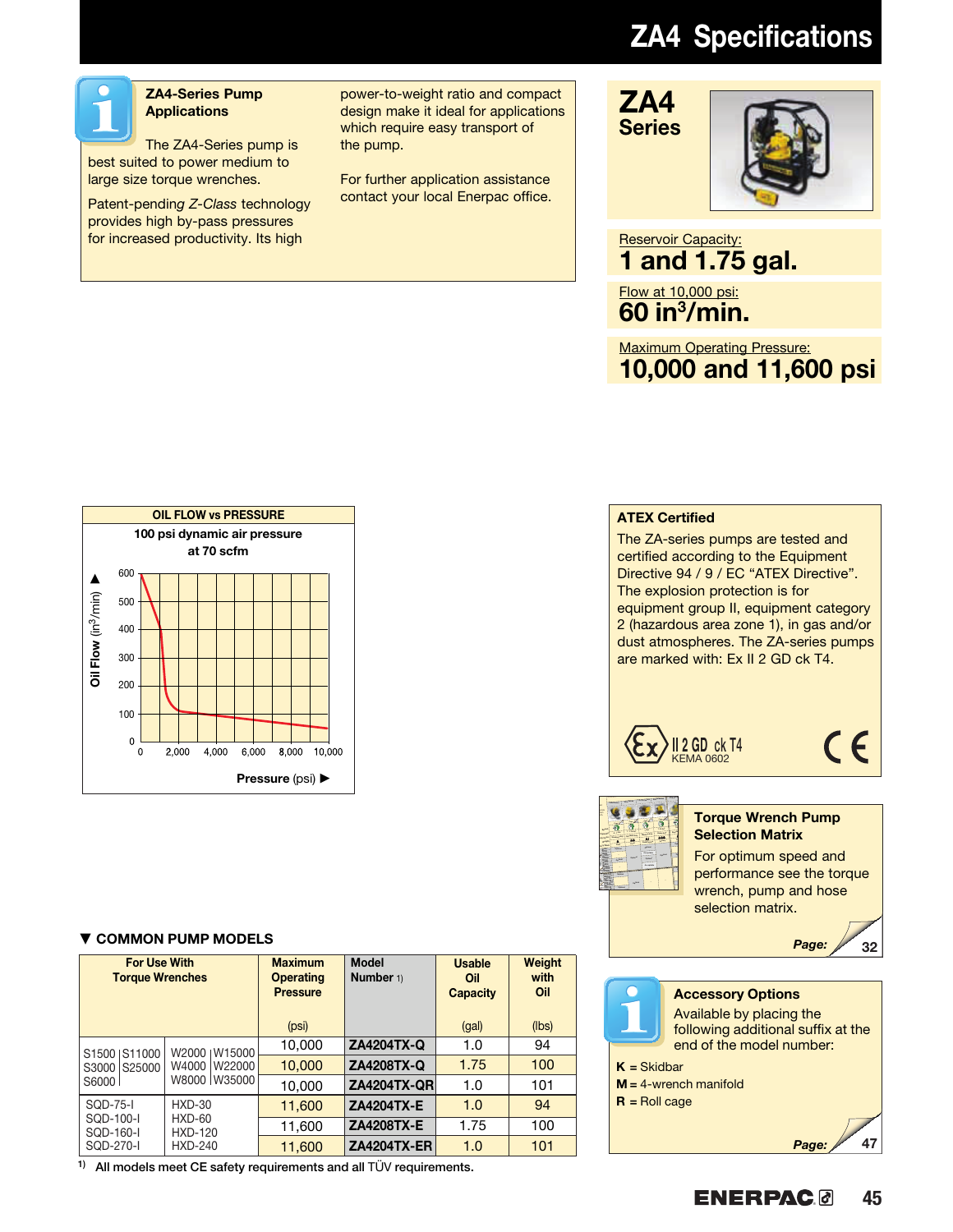# ZA4T Ordering Matrix and Specifications



#### ER 24 6  $\bullet$

How to order your ZA4- Series torque wrench pump

#### Ordering Example 1

#### Model No. ZA4208TX-QMR

10,000 psi pump for use with Enerpac S- and W-Series and other 10,000 psi torque wrenches, 1.75 gallon reservoir, 4-wrench manifold, and roll cage.

Refer to the torque wrench pump selection matrix for optimum wrench, pump and hose combinations.

> A (in)

6.0 8.1

ZA4-Series Torque Wrench Pumps

 User adjustable relief valve Roll bar cage (optional) Gauge with overlays Filter/lubricator/regulator Oil level sight gauge Air input 1/2" NPTF Standard handle Oil drain

⑨ 1/4"-18 NPTF Oil Outlet

Reservoir Size (useable gallons)

> 1 1.75

#### Dimensions shown in inches.



| <b>ZA4 Performance</b>  |            |              |                                       |                             |                                  |                                          |       |               |
|-------------------------|------------|--------------|---------------------------------------|-----------------------------|----------------------------------|------------------------------------------|-------|---------------|
| <b>Output Flow Rate</b> |            |              | <b>Dynamic Air</b><br><b>Pressure</b> | Air<br><b>Consumption</b>   | <b>Sound Level</b><br>at 100 psi | <b>Relief Valve</b><br><b>Adjustment</b> |       |               |
| (in <sup>3</sup> /min)  |            |              | Range                                 |                             | <b>Dynamic</b>                   | Range                                    |       |               |
| 100<br>psi              | 700<br>psi | 5,000<br>psi | <b>DSI</b>                            | 10.000 11.600<br><b>DSI</b> | (psi)                            | (scfm)                                   | (dBA) | (psi)         |
| 600                     | 500        | 80           | 60                                    | 55                          | 60-100                           | $20 - 100$                               | 80-95 | 1,400-10,000* |

\* Pump type (-Q) shown.